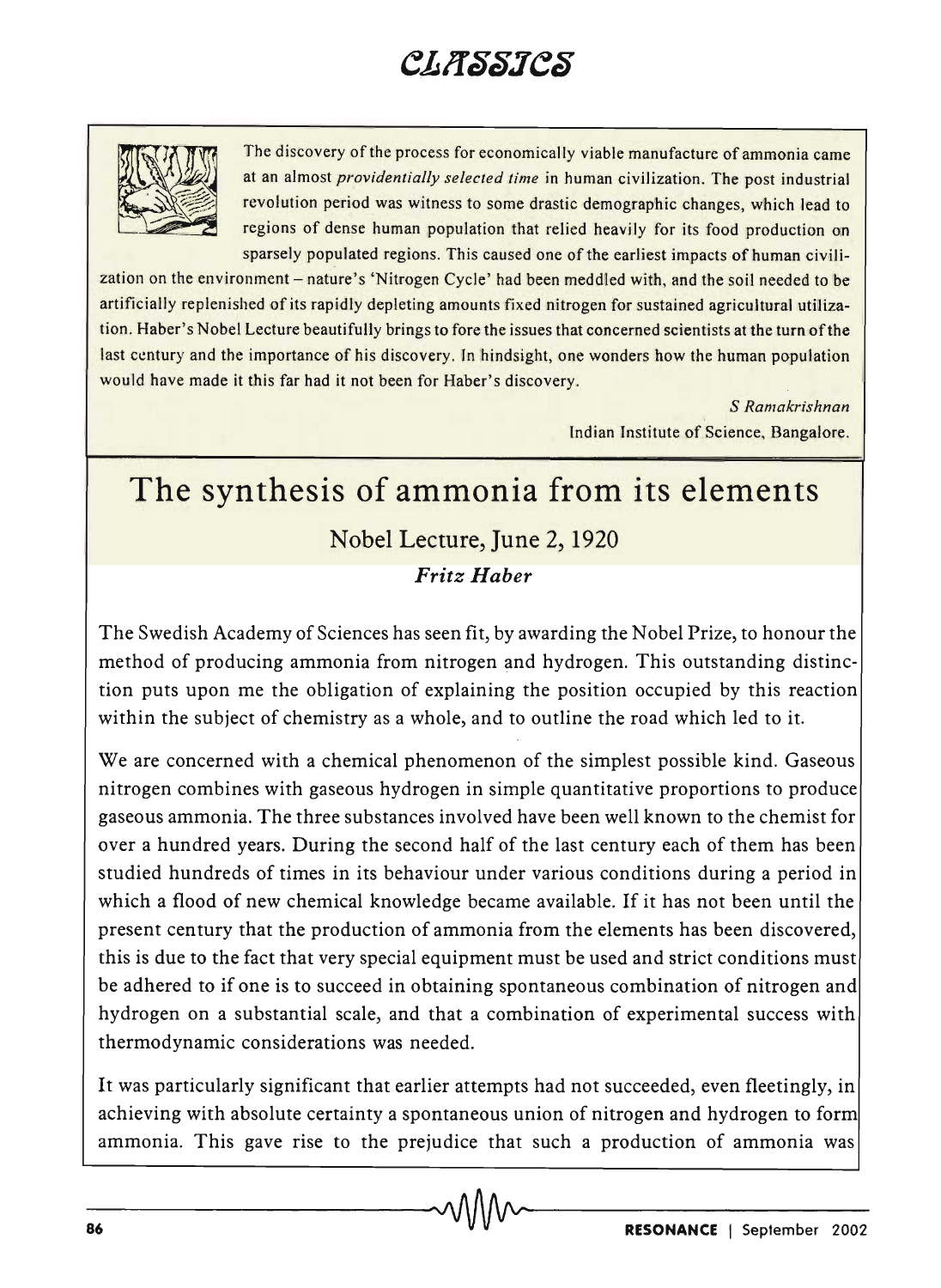impossible, and in the course of time this enjoyed considerable support in chemical circles. Such prejudice leads one to expect pitfalls which, far more than clearly defined difficulties, deter one from becoming too deeply involved in the subject.

A narrow professional interest in the preparation of ammonia from the elements was based on the achievement of a simple result by means of special equipment. A more widespread interest was due to the fact that the synthesis of ammonia from its elements, if carried out on a large scale, would be a useful, at present perhaps the most useful, way of satisfying important national economic needs. Such practical uses were not the principal purpose of my investigations. I was never in doubt that my laboratory work would produce no more than a scientific confirmation of basic principles and a criterion of experimental aids, and that much would need to be added to any success of mine to ensure economic success on an industrial scale. On the other hand I would hardly have concentrated so much on this problem had I not been convinced of the economic necessity of chemical progress in this field, and had I not shared to the full Fichte's conviction that while the immediate object of science lies in its own development, its ultimate aim must be bound up in the moulding influence which it exerts at the right time upon life in general and the whole human arrangement of things around us.

Since the middle of the last century it has become known that a supply of nitrogen is a basic necessity for the development of food crops; it was also recognized, however, that plants cannot absorb the elementary nitrogen which is the main constituent of the atmosphere, but need the nitrogen to be combined with oxygen in the form of nitrate in order to be able to assimilate it. This combination with oxygen can start with combination with hydrogen to form ammonia since ammonium nitrogen changes to saltpetre nitrogen in the soil.

Under natural conditions the soil does not lose its fixed nitrogen. Green plants use it to synthesize complicated substances without changing it into elementary nitrogen. Animals and humans ingest it with the plants and return it to the soil in fixed form in their excretions and finally with their deceased remains. Putrefaction and combustion does destroy a certain amount of fixed nitrogen, but Nature makes good the loss when, during thunderstorms, lightning combines nitrogen and oxygen in the- upper layers of the atmosphere, which is then washed down by the rain. To this nitrogen-fixing action of electrical discharge as a source of bound nitrogen is added the activity of soil bacteria, some of which live free while others are to be found settled in the root nodules of many plants, converting free nitrogen into bound nitrogen.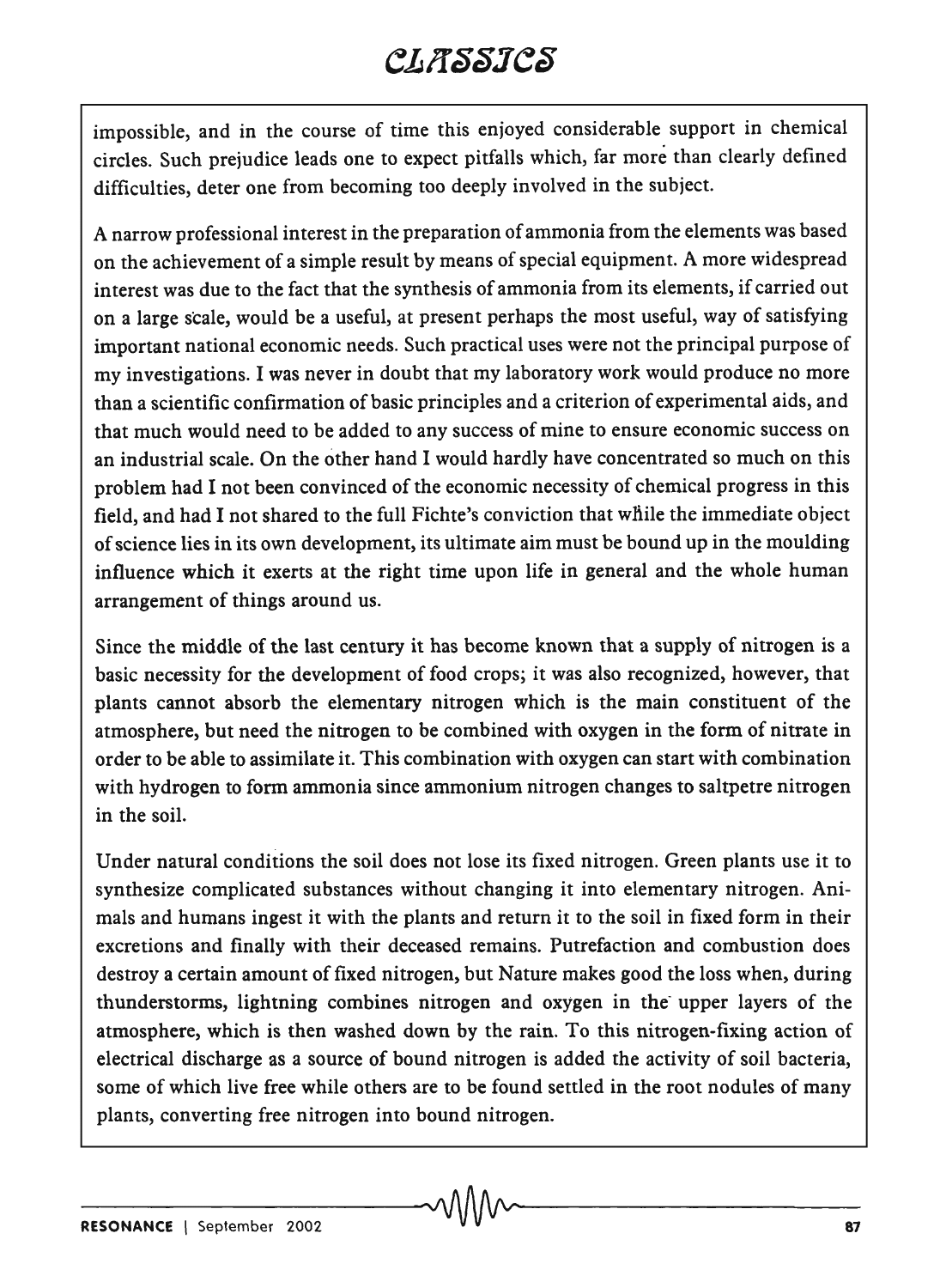Agricultural husbandry essentially maintains the balance of bound nitrogen. However, with the advent of the industrial age, the products of the soil are carried off from where the ;:rops are grown to far-off places where they are consumed, with the result that the bound nitrogen is no longer returned to the earth from which it was taken.

This has caused the world-wide economic. necessity of supplying bound nitrogen to the soil. This need is increased by national economic considerations, which, with the denser population of industrialized countries, call for increased agricultural productivity at home, and it is yet further increased by the fact that expanding industry requires fixed nitrogen for many of its own chemical purposes. The demand for nitrogen, like that for coal, indicates how far removed our way of life has become from that of the people who themselves fertilize the soil they cultivate.

Agriculture, always the main consumer, is not satisfied with a supply of nitrogen alone  $$ potash and phosphates are equally indispensable  $-$  but the world possesses far fewer natural resources for meeting nitrogen requirements. And so, naturally, concern over nitrogen supplies has become the first of the great obstacles that lie along the highway of world commerce upon which we have been travelling in recent decades.

The combining of nitrogen with hydrogen to form ammonia as with oxygen to produce nitrates had already occupied science and, to some extent, technology. Combination with hydrogen directly from the elements had been induced by various forms of electrical discharge, which of course resulted in an energy consumption of alarming proportions. Indirect combination, on the other hand, had been developed with remarkable technical results; the nitrogen was combined with other elements and this combination was then hydrolysed with water whereby ammonia was split off. Only the spontaneous association of the elements was unknown when, in 1904, I began to occupy myself with the subject; it was held to be impossible after pressure, heat, and the catalytic action of platinum sponge had been found unable to produce the effect.

The more tightly knit nitrogen molecule does not break down as easily as oxygen, the next element in the periodic system. The abundant examples we have of autoxidation are thus matched by a complete lack of spontaneous reaction of elementary nitrogen in the inanimate world at normal temperatures. The inaccessibility of nitrogen nullified all the many efforts made to develop a technical ammonia process.

In only one respect has the study of indirect methods of synthesizing ammonia from the elements been able to get round the difficulties. Frank and Caro obtained the important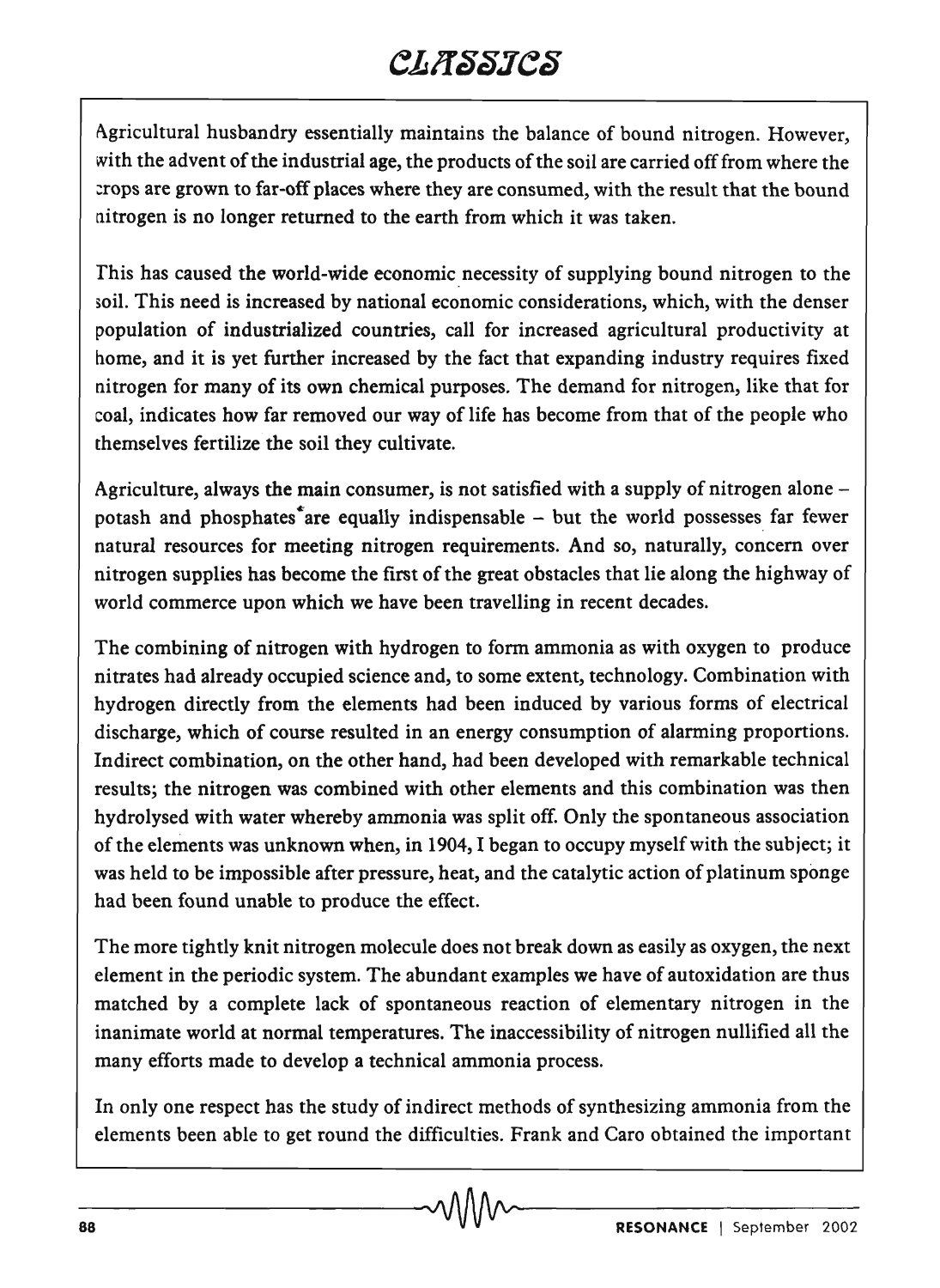calcium cyanamide through the action of nitrogen on calcium carbide obtained from lime and coal in the electric arc. Splitting the calcium cyanamide with water produces ammonia, and the process takes place in the soil without any particular help from us, once the cyanamide has been added to the soil as fertilizer. The saving in factory processing achieved by this, plus the fact that the only raw materials required are lime, coal and nitrogen, have been important factors in the establishment of the process.

Efforts to combine nitrogen with oxygen go back further than those aimed at combining it with hydrogen. The basic fact of the combination of nitrogen with oxygen during sparking had already been observed by Cavendish and Priestley. In this case the first product is nitric oxide, which converts to nitric acid in a spontaneous reaction with oxygen and water. The nitric oxide synthesis is a process requiring heat, and unless energy is supplied can, for thermodynamic reasons, only occur spontaneously to any appreciable extent at extremely high temperatures. However, the supply of energy required at normal temperatures is so small that disadvantage of having to provide it is outweighed by the advantage of needing only air and water as raw materials.

Installations on a considerable scale were built in a number of places and the method was evidently well suited to making use of the vast supply of energy which could be derived from waterfalls for chemical purposes; but this method of synthesizing nitrogen has still not reached the levels of production which it appeared to promise. Its progress is limited by the fact that with a consumption of one kilowatt-hour no more than 16 grams of nitrogen are converted into nitric acid, whilst a complete conversion of electrical to chemical energy ought to yield 30 times as much.

The formation of nitric oxide is determined, and limited, by thermal conditions in the arc and its surroundings. Determination of the thermodynamic equilibrium of nitric oxide synthesis by Nernst confirmed this explanation. An extrapolatron of his experimental results and the best figures for the specific heat of the gases involved up to the temperature of 3,000°C or 4,000°C led to the remarkable conclusion that more than  $1\frac{1}{2}$  times or twice the technical yield per kilowatt-hour could still not be achieved when no reformation of nitric oxide in the cooling circuit occurred at all. The source of the low yield lay in the fact that the heating of a large air mass at very high temperatures enabled only a small fraction to convert thermodynamically to nitric oxide. In spite of the fact that, for a variety of reasons, this calculation cannot pretend to considerable accuracy, its result obviously approaches the truth. Practical experience has shown that no worthwhile saving of energy can be achieved by heat regeneration, manifestly because the deterioration of the quench-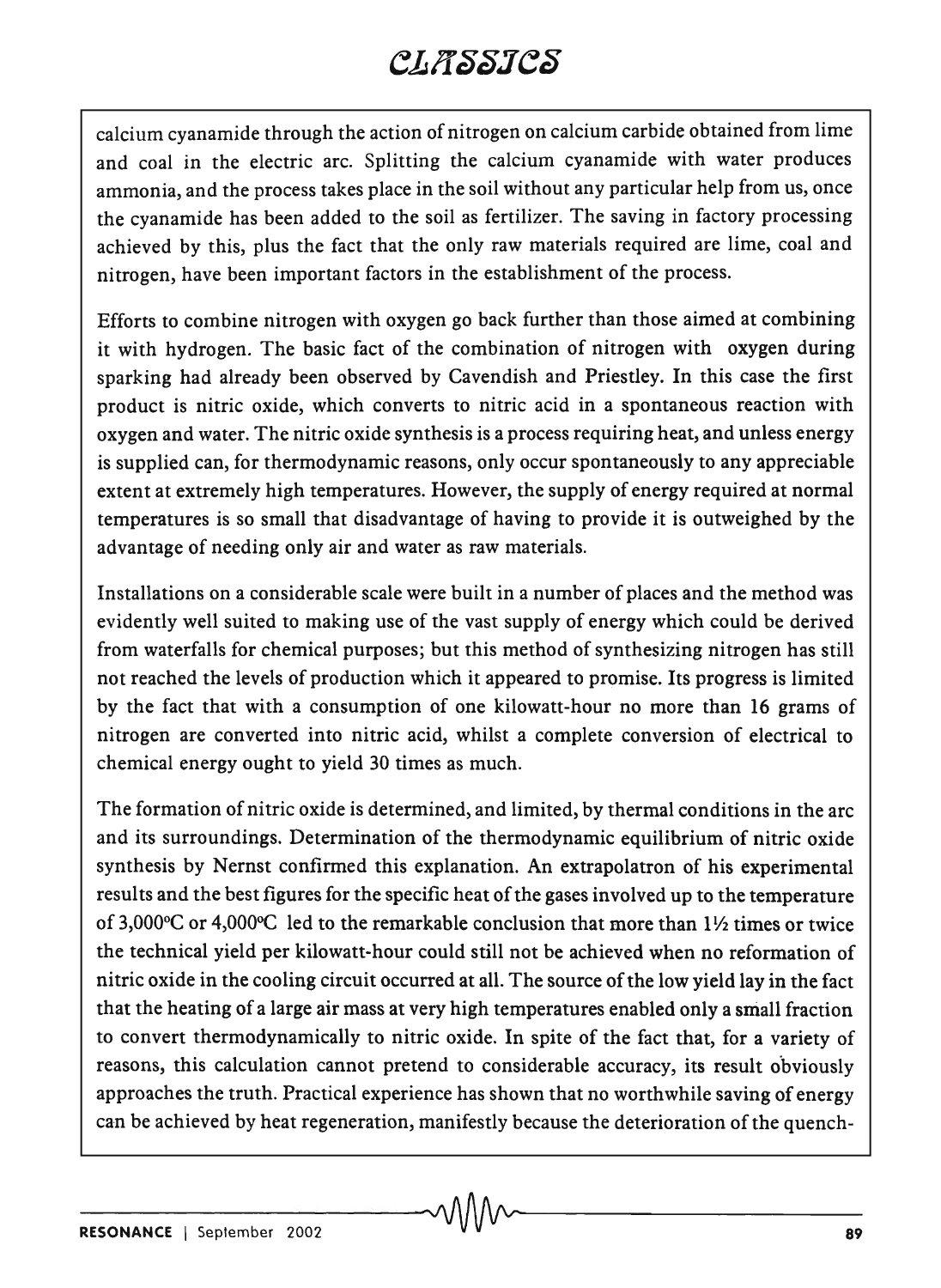ing action involved militates against this. It is impossible to do away with the arc discharge without deviating from the basic processes which comply with the requirements of mass production.

There were proposals to utilize the explosive reactions simultaneously in a motor and as a source for the synthesis of nitric oxide. I myself placed no faith in the linking of two such widely-differing functions. Yet the utilization of the heat of flame gases appeared to me to be not incompatible with the formation of nitric oxide, and worthy of closer investigation. This has been extended over the flames of carbon monoxide, hydrogen and acetylene. It was found that corresponding to 100 molecules of the main products of combustion, carbon dioxide and hydrogen, 3 to 6 molecules of nitric acid could be obtained. In the case of carbon monoxide and hydrogen this required increased pressure. Carbon monoxide had the advantage over the hydrogenated gases, since the presence of water vapour in the hot products of combustion favoured the reversion of the nitric oxide in the elements along the cooling circuit. With this gas the molecular nitric oxide: carbon monoxide ratio could easily be brought, with air, to  $3:100$  and with a mixture rich in oxygen to double that ratio. For technical utilization however, these values were not sufficient incentive; the weight, which declined on the direct combining of nitrogen with hydrogen, therefore again underwent an increase.

I have not pursued further the combining of nitrogen and hydrogen by corona discharge and by sparking. It seemed certain to me that this method would not prove itself to be the most advantageous. In the final analysis the assessment of each method rests upon the ratio between the energy consumed and the yield, in other words, between coal consumption and nitrogen yield (the consumption of hydraulic power being reckoned as the equivalent consumption of coal).

Nothing seemed less hopeful, though, than the thought that the enforced combining of nitrogen with hydrogen could be achieved with so little energy that one would have spare energy left over for the production of hydrogen. There remained merely the possibility of discovering the requirements for spontaneous formation of ammonia from the elements. The positive heat of formation of ammonia indicated that such a synthesis might be achieved without the assistance of electrical energy. Against this there was the fact that neither Deville nor Ramsay and Young had obtained ammonia by heating nitrogen and hydrogen.

I therefore began tentatively to determine the approximate position of the ammonia equilibrium in the vicinity of lOOO°C. It now transpired that earlier trials had only proved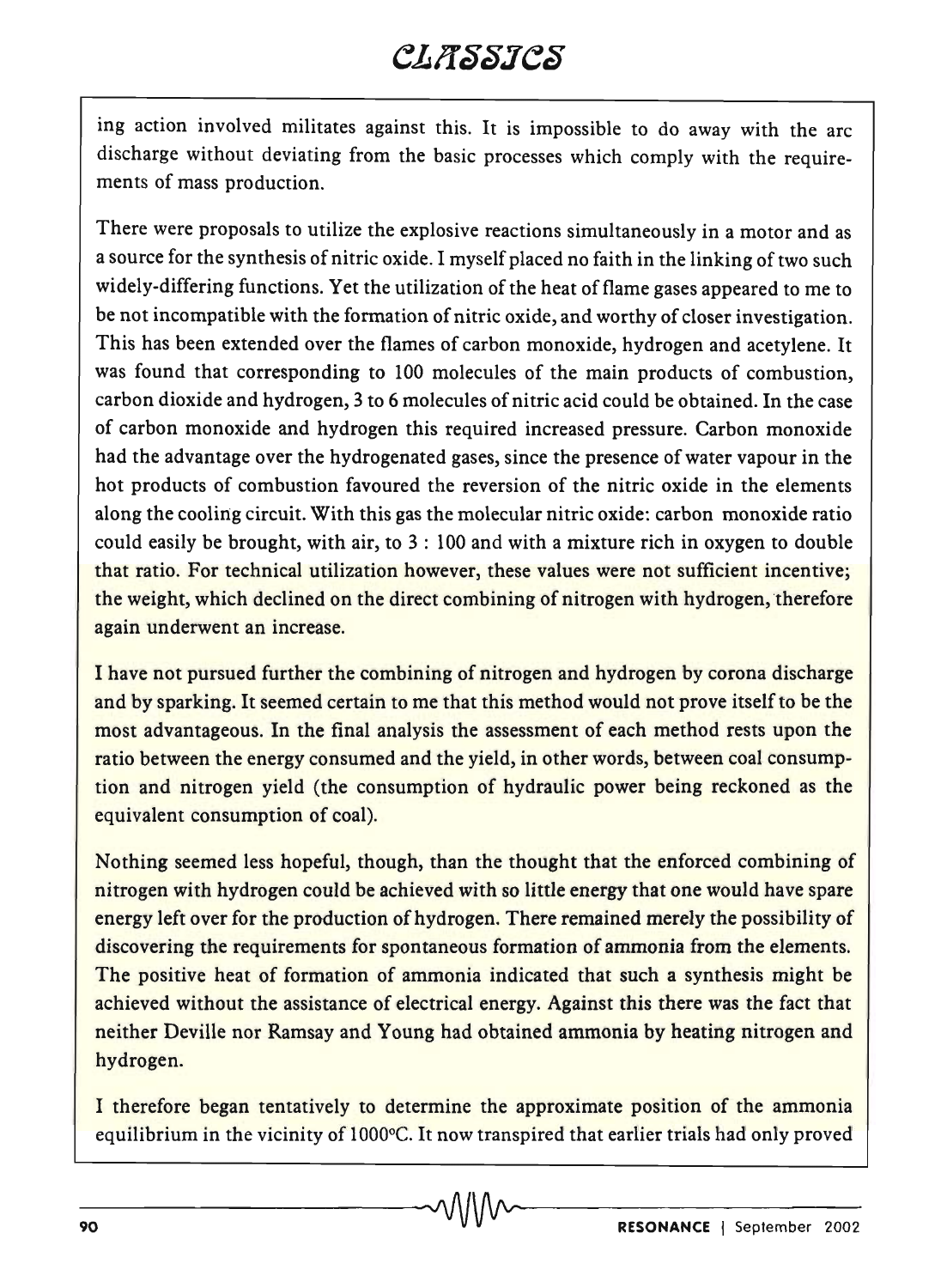negative by accident; it was easy, in the vicinity of 1000°C and using iron as a catalyst, to obtain the same ammonia content from both approaches. The results of individual experiments fluctuated between  $1/200\%$  and  $1/80\%$ , and some discrepant values seemed to me to point to the upper limit as the probable value; later more precise data proved the lower limit to be the correct figure and showed the origin of the higher values to be in the properties gf the catalysts, which when fresh temporarily bring about the synthesis of surplus ammonia.

It was further shown that the same results could be obtained with nickel as with iron, and it was found that calcium and in particular manganese were catalysts which would bring about a combination of the elements even at lower temperatures. At 1000°C the rate of reaction was adequate with a small amount to produce continuously a comparatively large quantity of ammonia. By having a circulation system which alternately brought the gas at high temperature in contact with the metal and then washed out the ammonia at normal temperature, the conversion of a given mass of gas to ammonia could proceed stage by stage.

By determining results at a given pressure, temperature and initial mixture of nitrogen and hydrogen, the state of the theory allowed obtainable results to be approximately predicted for optional temperatures, pressures and mixtures of nitrogen and hydrogen. In the light of the formula, it was possible at once to foresee the increase of attainable maximum content with decreasing temperature, its proportional relationship with the gas pressure, and the fact that a mixture of 3 parts of hydrogen to 1 part of nitrogen must result in the highest ammonia content.

The most important point realized at that time was that from the beginning of red heat onwards no catalyst will produce more than a trace of ammonia from the most favourable gas mixture at normal pressure, and that even at greatly increased pressure the point of equilibrium must continue to be very unfavourable. If one wished to obtain practical results with a catalyst at normal pressure, then the temperature must not be allowed to rise much beyond 300°.

At that point it seemed to me, in 1905, useless to pursue the problem further. A combination of the elements had certainly been achieved, and the requirements for largescale synthesis had been outlined; but these requirements appeared so unfavourable that they deterred one from a deeper study of the problem. The discovery of catalysts which would provide a rapid adjustment of the point of equilibrium in the vicinity of 300° and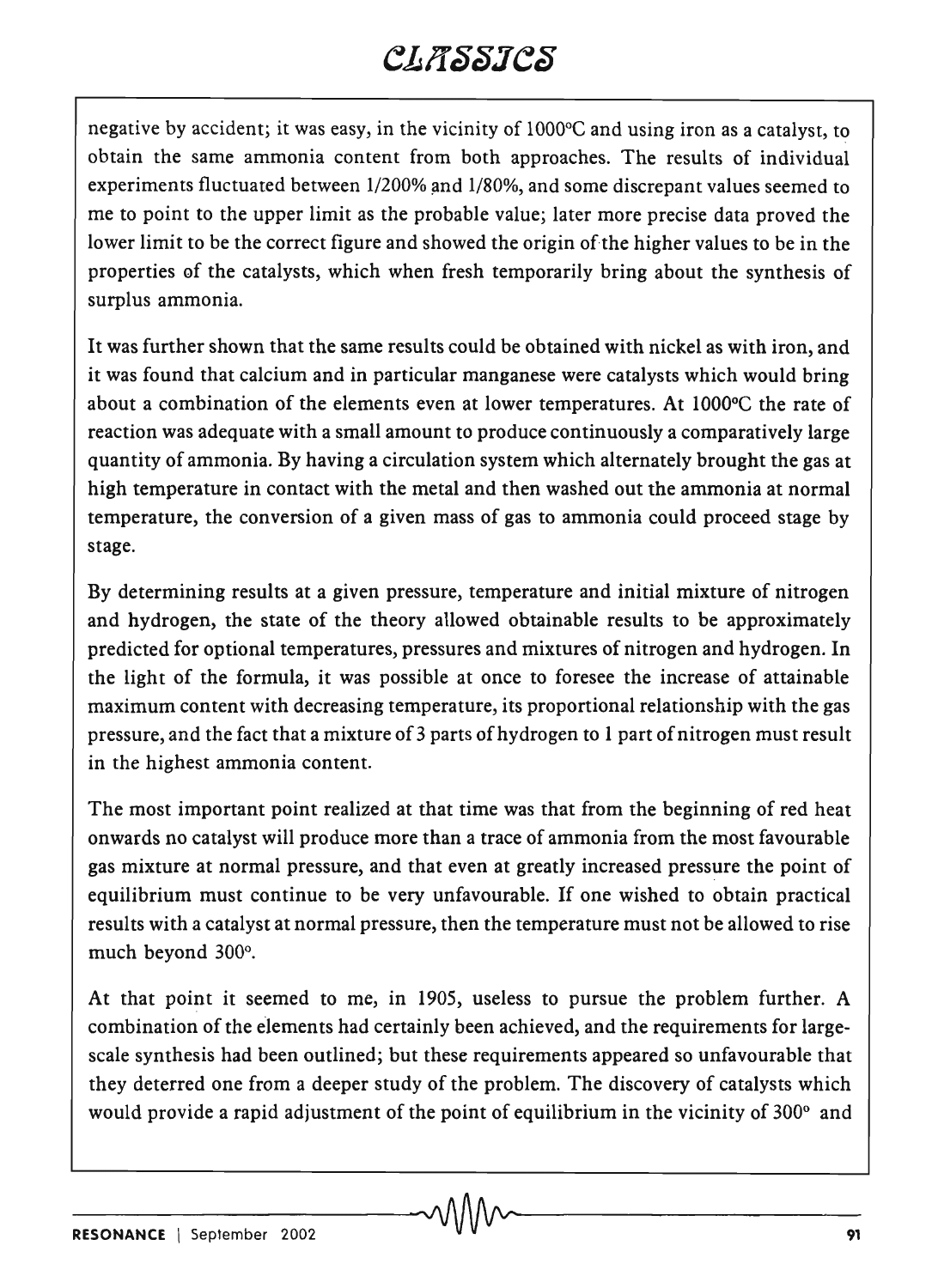at normal pressure seemed to me quite unlikely: and they have not been found anywhere in the IS years that have since elapsed.

The synthesis of ammonia which had been demonstrated at normal pressure could be carried out at high pressure on a laboratory scale without any great difficulties. It needed only a slight modification of the pressure oven, such as that used by Hempel 15 years earlier to carry out nitrogen absorption in the case of indirect ammonia synthesis under pressures of up to 66 atmospheres. But I did not think it worth the trouble; at that time I supported the widely-held opinion that a technical realization of a gas reaction at the beginning of red heat under high pressure was impossible. Here the matter rested for the next three years.

During the course of further investigations, together with my young friend and co-worker Robert Ie Rossignol, whose work I would like to mention here with particular sincerity and gratitude, I took up once again, in 1908, the problem of ammonia synthesis abandoned three years earlier. Immediately prior to this I had become acquainted with the technical processes in the liquefaction of air, and had simultaneously caught a glimpse of the formate industry, which caused flowing carbon monoxide to act upon alkali under heat and increased pressure, and I no longer considered it impossible to produce ammonia on a technical scale under high pressure and at high temperature. But the unfavourable opinion of colleagues taught me that an impressive advance would be needed to arouse technical interest in the subject.

To begin with, it was clear that a change to the use of maximum pressure would be advantageous. It would improve the point of equilibrium and probably the rate of reaction as well. The compressor which we then possessed allowed gas to be compressed to 200 atmospheres, and thus determined our working pressure which could not easily be exceeded for any very large series of experiments. In the neighbourhood of this pressure, the catalysts, with which we had become familiar in the course of our equilibrium determinations, very easily provided a rapid combination of nitrogen and hydrogen at above 700°C; this applied notably to manganese, followed by iron.

To achieve impressive results, however, we needed to discover catalysts which would induce rapid conversion at between 500° and 600°C. We hit upon the idea of searching the sixth, seventh and eighth groups in the Periodic System, whose principal metals chromium, manganese, iron and nickel possessed very definite catalytic properties, for metals which acted even more favourably; these we found in uranium and osmium. At the same time we discovered in osmium an excellent example of the extent to which the perfor-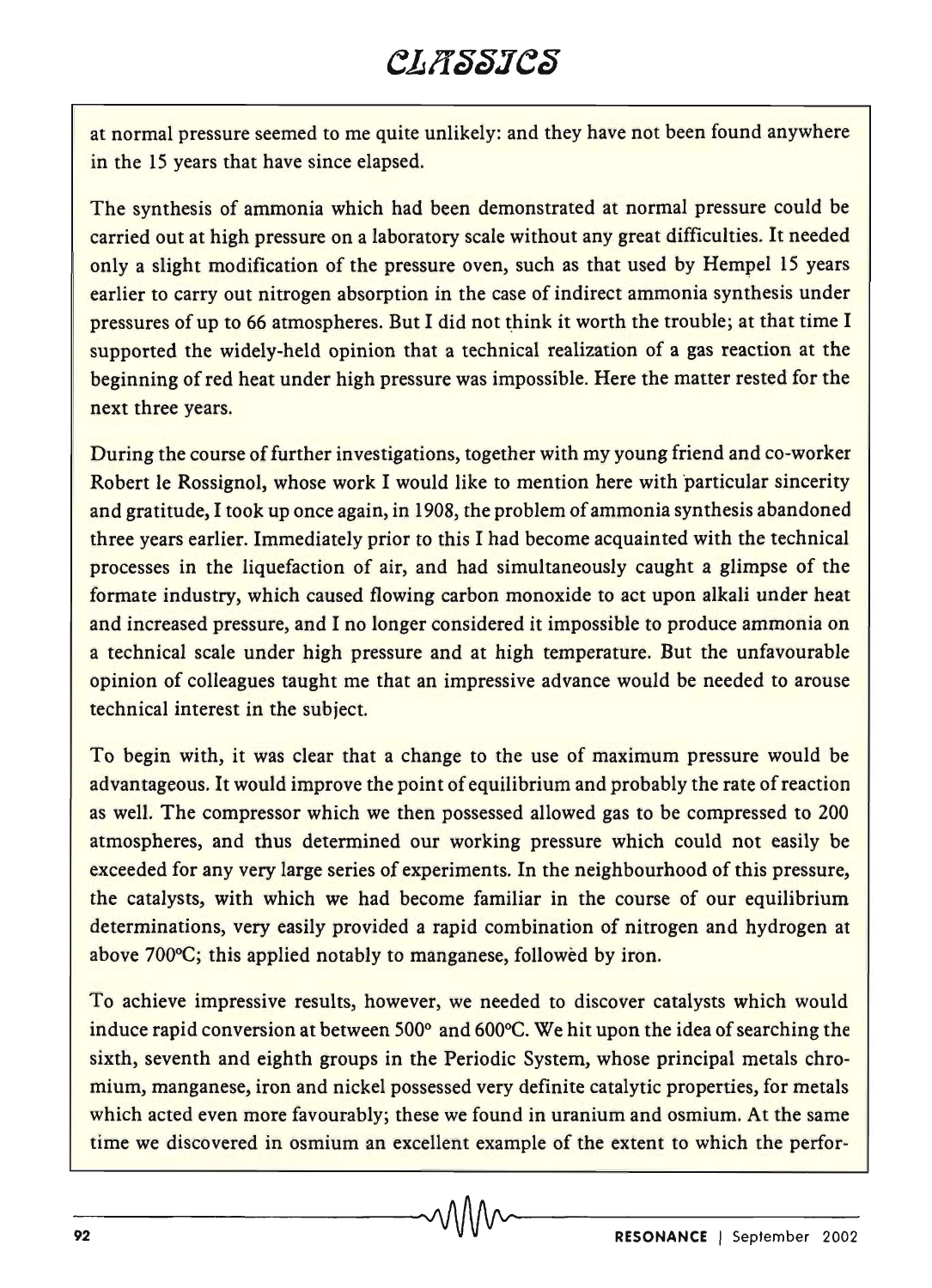mance of a catalyst depends on its composition. When used at 200 atmospheres, both requirements which we deemed necessary to a technically- convincing conduct of the experiment, were met; the first concerned the ammonia content, the second the amount of ammonia produced per cubic centimetre of contact space per hour.

With a content of about 5% the circulation process described in 1905 was no longer a description of a method of synthesis, but a means of manufacture. With a yield of several grams of ammonia per hour per cubic centimetre of heated high-pressure chamber the dimensions of the chamber could be made so small that we felt the objections from the industry must disappear.

Finally we needed an improvement in the circulation system which could act as model for technical realization; separating the synthesis of ammonia and its removal from the flow of gas by means of reducing the pressure was not a suitable method. The cycle of ammonia production and removal must clearly be achieved by the simplest possible means at a constant high pressure. It seemed essential that the heat produced during the synthesis of ammonia should be removed from exhaust gases, where it had only a deleterious effect, and be led to the fresh gas so that the process itself yielded the heat required for its operation. The construction and operation (carried out in collaboration with Robert Ie Rossignol) of a small-scale plant which suited these requirements, together with the performance of the new catalysts mentioned, was indeed sufficient to persuade the "Badische Anilin- und Soda-fabrik" which thus far had devoted its attention to the indirect method of producing ammonia by means of the nitrides of aluminium, silicium and titanium, to undertake high-pressure synthesis from the elements.

The company then studied the catalysts on a large scale, using far more substantial means, and discovered ways, in the temperature employed in their production plant and particularly in the deliberate use of inert materials, of improving the performance of poor catalysts to the level of osmium and uranium. Their results were, indeed, important in the case of the classic ammonia catalyst employed by Ramsay and Young, namely iron. They also discovered an improvement in the design of the oven which overcame the effect of hydrogen on the carbon content of steel which they had observed over a long period of operation.

Present-day industrial working pressures in the vicinity of 200 atmospheres, a working temperature of about 500-600°C, circulation under constant high pressure, and the method of heat exchange from exhaust to inlet gas are all main features of laboratory work which have been retained.